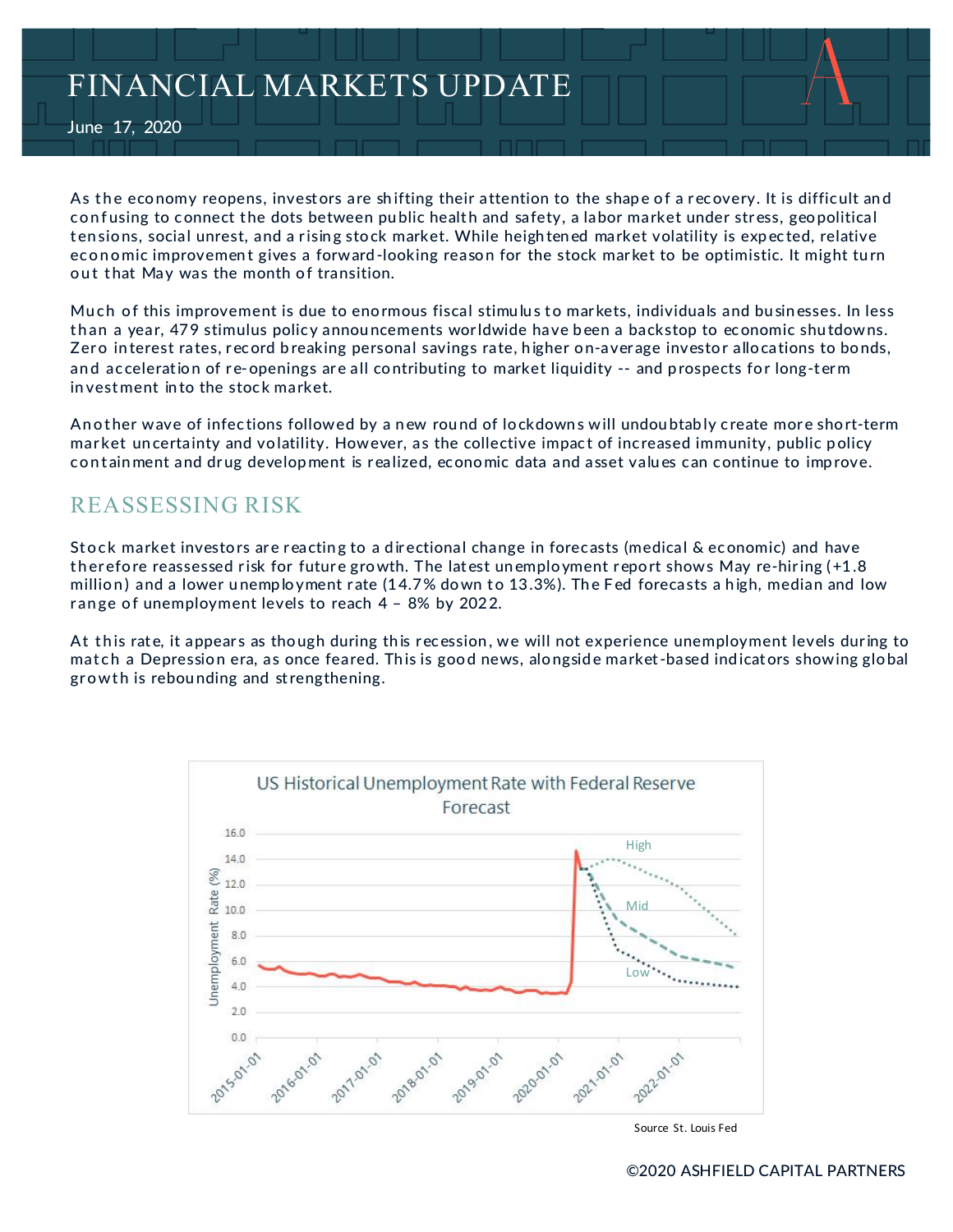Apple's U.S. Mobility Index that tracks traffic and public mobility is rebounding, as it trends toward prelockdown level. Oil prices have also rallied, with oil prices up nearly 5% and future contracts up appro ximately 20%. US vehicle sales are trending upwards, having surged from 8.6M in April to 12.2M in May. These trends do fit with a recovery.



# WHAT CHINA'S DATA IS TELLING US



Data from China ind icates that production and consumer sp endin g has ro ared back. Data in Ch ina is reported on a delayed timeline, which can be interpreted as a pre-cursor to a strong rebound in the U.S.

The glob al co mpo sit e for Purch ase Manufactur ing Index ("PMI") also improved for May, capturing a positive direction of manufacturing orders.

Glob al PMI r emain s in contraction t err itory, but an uptick for the month could indicate we are moving forward, particularly in China. China's manufacturing index surpassed 50 in May, signifying a return to growth levels.

This is particularly important because China was the first to enter lockdown, and the first to emerge. China's economy restarting is likely benef ittin g countr ies and the asset s expo sed to its growth.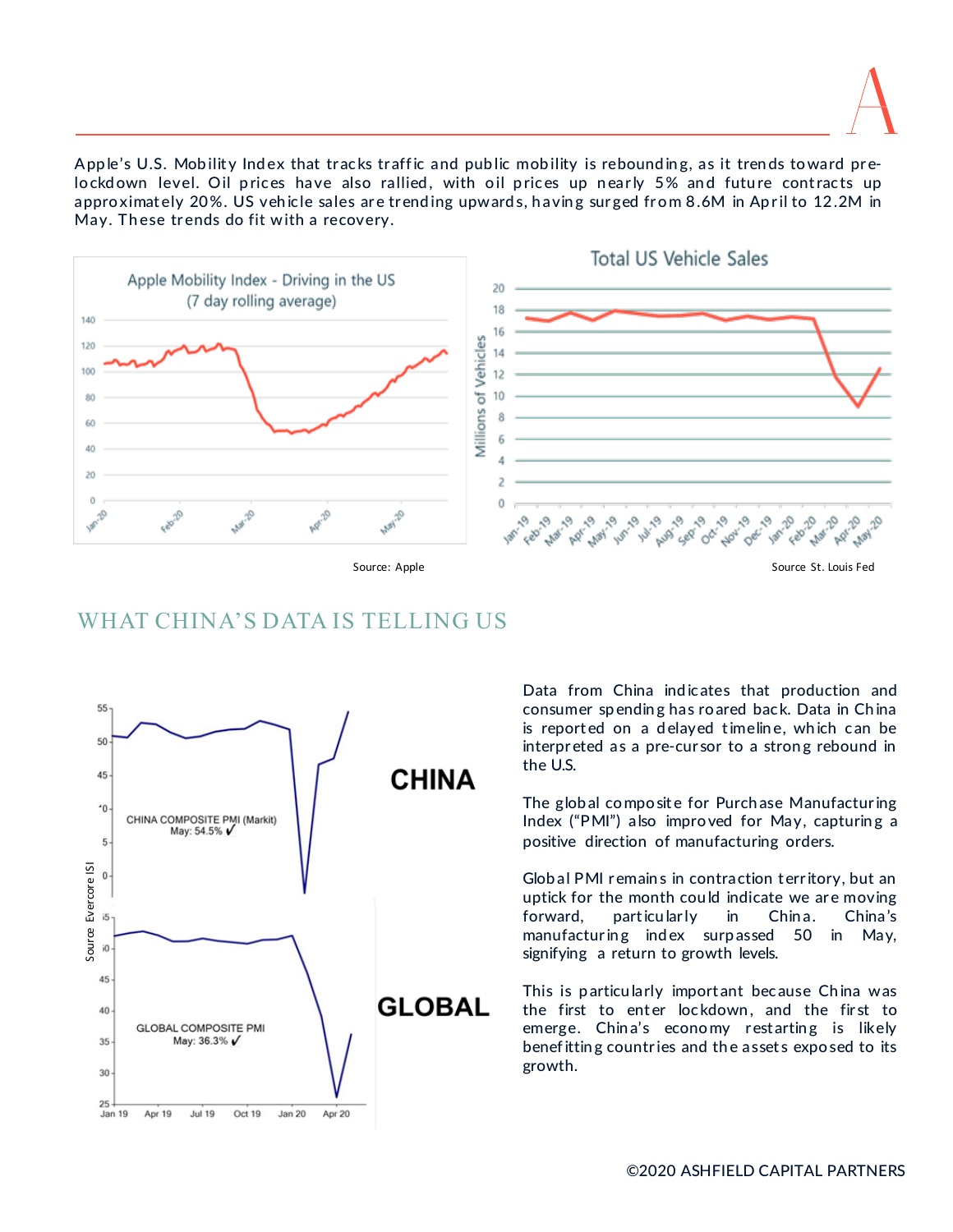#### US MORTGAGE DEMAND SHOWS RECOVERY

Homebuilding surveys provided to us by Evercore ISI show positive trends in homebuilding and home sales activity. Surveys note that house tour traffic is improving, and gross orders for builders have improved broadly over the last several weeks. Mortgage applications have also increased from a year ago.

# IN SUMMARY

Recent economic data has been better than expected, though there remains much more ground to recover. Our positive long-term view remains unchanged.

Many data series are improving from depressed levels, and economic activity will likely stay below precoronavirus levels throughout 2021. Growth thereafter will likely be slower and more volatile than we expected prior to the crisis. The investor mood has seemingly moved on from responding to dire predictions of doom to optimism, and that's been enough to spark a substantial runup in shares, but shares might drop again. The move upward since March 23 reinforces that attempts at market timing are too difficult to anticipate.

History has shown that during a recovery, market rebounds are concentrated in a few, distinct spurts which makes it near impossible to call the tops and the bottoms. The prudent course of action is to maintain a discip lined asset allocation policy, tested with long-term equity investment process, and individually determined cash reserves.

We continue to apply research and perspective to each and every investment decision. We strive to construct individually balanced diversified portfolios and position those assets to capture long-term growth opportunities. Our track record demonstrates this effort. We are proud of our results and the perspective we have gained in managing our clients' assets for the last 45 years.

Stay safe, stay well!

#### ASHFIELD CAPITAL PARTNERS